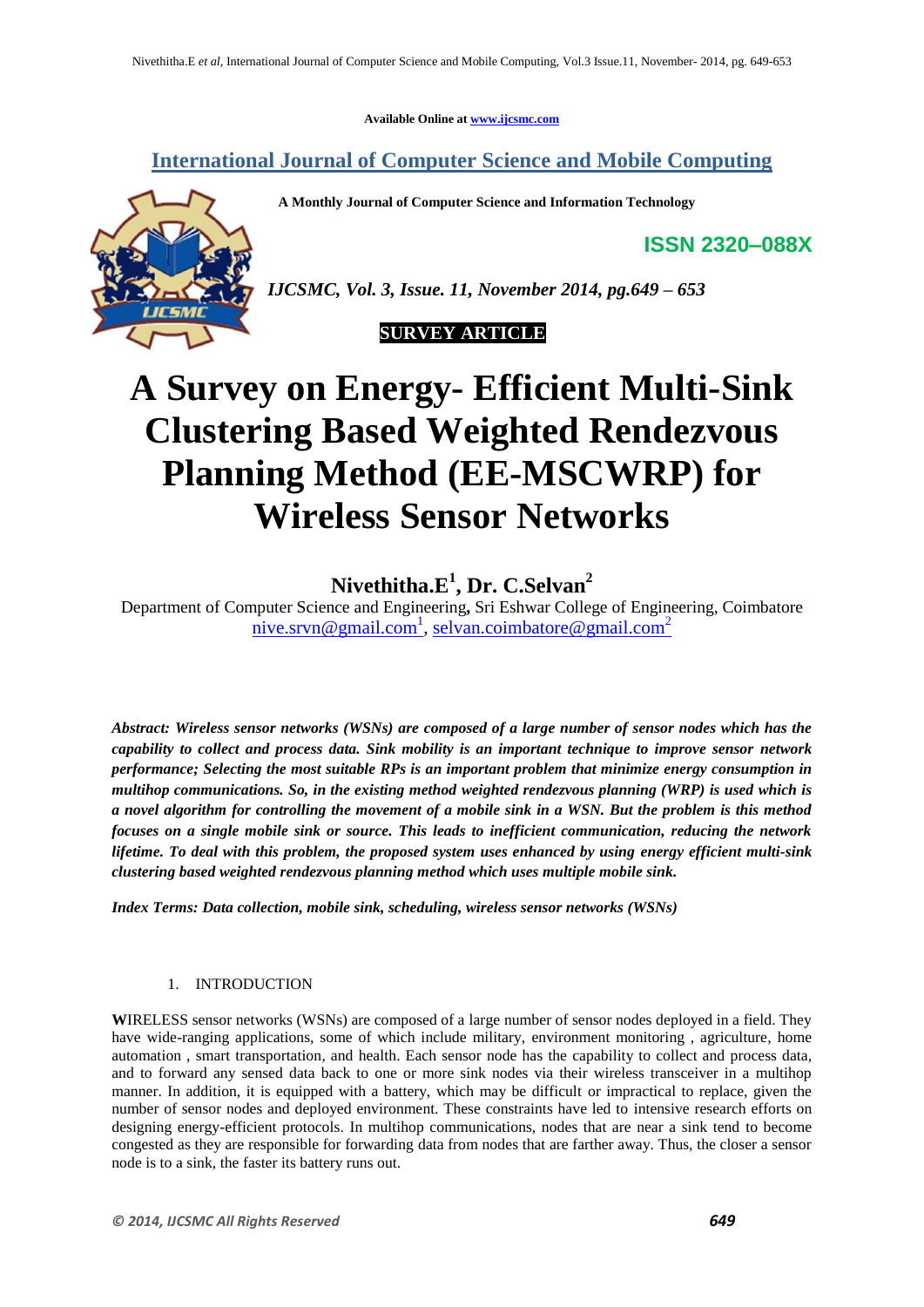#### **A. Exploiting Mobility for Energy Efficient Data Collection**

Energy Efficient Data Collection in Wireless Sensor Networks is an important challenge. In this work, analyze an alternative model for energy efficient data collection in sparse wireless sensor networks. The key idea in this model is to exploit mobile entities present in an application scenario. These entities are called as MULEs (Mobile Ubiquitous LAN Extensions) because they "carry" data from sensor to access point. MULEs are assumed to be capable of short-range wireless communication and can exchange data as they pass by sensors and access points as a result of their motion. Thus MULEs pick up data from sensors, buffer it and later on drop off the data at an access-point. In the **MULE architecture** sensors transmit data only over a short range that requires less transmission power. However, latency is increased because a sensor has to wait for a MULE before its data can be delivered. Nevertheless, for many sensor network applications in which data is collected for future scientific analysis such high latency is acceptable. The main contributions of this work are:

An analytical model based upon queuing theory is presented to understand the relationship between performance metrics and system parameters. Performance is characterized along three dimensions: data transfer rate, latency, and energy requirements at the sensors. This model incorporates system parameters such as sensor data generation rate, buffer size, sensor duty cycle, radio characteristics such as range and capacity, MULE velocity, MULE mobility model, etc.



To argue the benefits of the MULE architecture over ad-hoc networks both qualitatively and quantitatively using simulation.

Issue of efficient discover of sensors is addressed by using a low duty cycle at the sensor and this is incorporated in the analysis. A novel discovery mechanism is discussed that permits significantly lower duty cycles while at the same time has very little impact on performance.

#### **B. Maximizing the Lifetime with Tolerant Applications**

This work proposes a framework to maximize the lifetime of a WSN by taking advantage of sink mobility. Compared with other mobile-sink proposals, the main novelty is that to consider the case where the underlying applications tolerate delayed information delivery to the sink. This work proposes a framework to maximize the lifetime of the wireless sensor networks (WSN) by using a mobile sink when the underlying applications tolerate delayed information delivery to the sink. Within a prescribed delay tolerance level, each node does not need to send the data immediately as it becomes available. Instead, the node can store the data temporarily and transmit it when the mobile sink is at the most favorable location for achieving the longest WSN lifetime. To find the best solution within the proposed framework, optimization problems are formulated that maximize the lifetime of the WSN subject to the delay bound constraints, node energy constraints, and flow conservation constraints.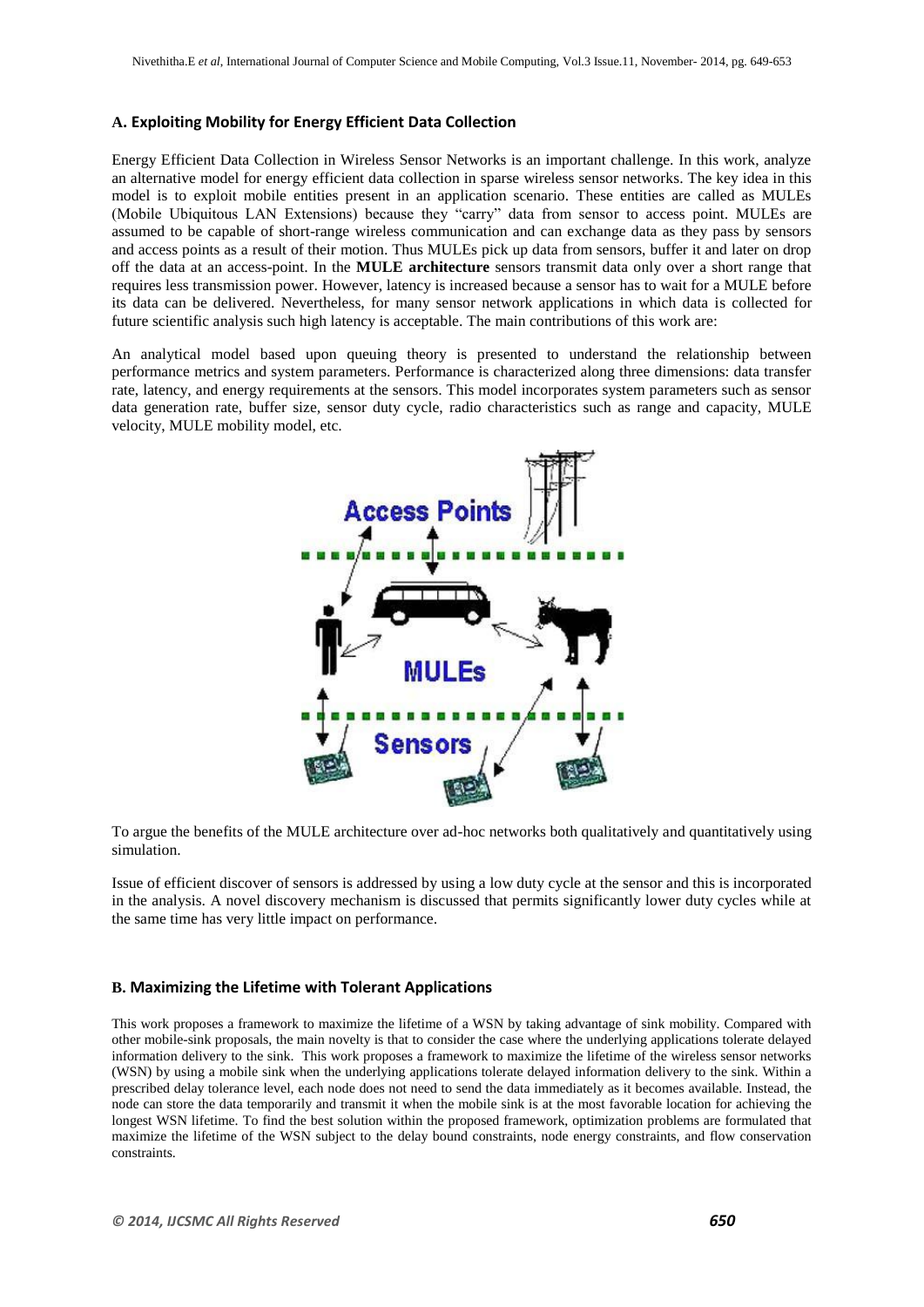In this proposal, within a prescribed delay tolerance level, each node does not need to send the data immediately as it becomes available. Instead, the node can store the data temporarily and transmit it when the mobile sink is at the location most favorable for achieving the longest network lifetime. To find the best solution within the proposed framework, optimization problems are formulated that maximize the lifetime of the WSN subject to the delay bound constraints, node energy constraints and flow conservation constraints. Another one of the contributions is that compare this proposal with several other lifetime-maximization proposals and quantify the performance differences among them.

#### **C. Routing towards a Mobile Sink**

Improving network lifetime is an important issue involved in every aspect of the design and deployment of wireless sensor networks. There is a recent research trend of studying the application of a mobile sink to transport (rather than let the sensor nodes transmit) data back. Whereas this approach trades data delivery latency for reduced (node) energy consumption (and thus an improved lifetime), the experience tells us that sacrificing latency to extend lifetime is not necessary. In this work, in line with the previous work, investigate the approach that makes use of a mobile sink for balancing the traffic load and in turn improving network lifetime.



In this work, a routing protocol is presented, Mobi Route, to support wireless sensor networks (WSNs) with a mobile sink. This is a follow-up of the previous work where theoretically prove that moving the sink can improve network lifetime without sacrificing data delivery latency. By inventively simulating MobiRoute with



TOSSIM (in which real implementation codes are running), have demonstrated the benefit of using a mobile sink rather than a static one.

#### D. **Rendezvous Planning with Mobile Elements**

Significant energy saving can be achieved in wireless sensor networks is an important problem. In this work, a rendezvous-based approach is presented for collecting high-bandwidth data with delay requirements. In this approach, a few nodes in a large sensing field serve as rendezvous points (RPs) that buffer data sent (possibly through multiple hops) from source nodes. MEs periodically visit the RPs, pick up the cached data, and carry them back to the BS within the required deadline. The use of RPs enables MEs to collect a large volume of data at a time without traveling a long distance, which achieves high data bandwidth and low communication delay at the same time. This work makes the following contributions:

Formulate the minimum-energy rendezvous planning (MERP) problem which aims to find a set of RPs that can be visited by MEs within a required delay while the network energy consumed in transmitting data from sources to RPs is minimized.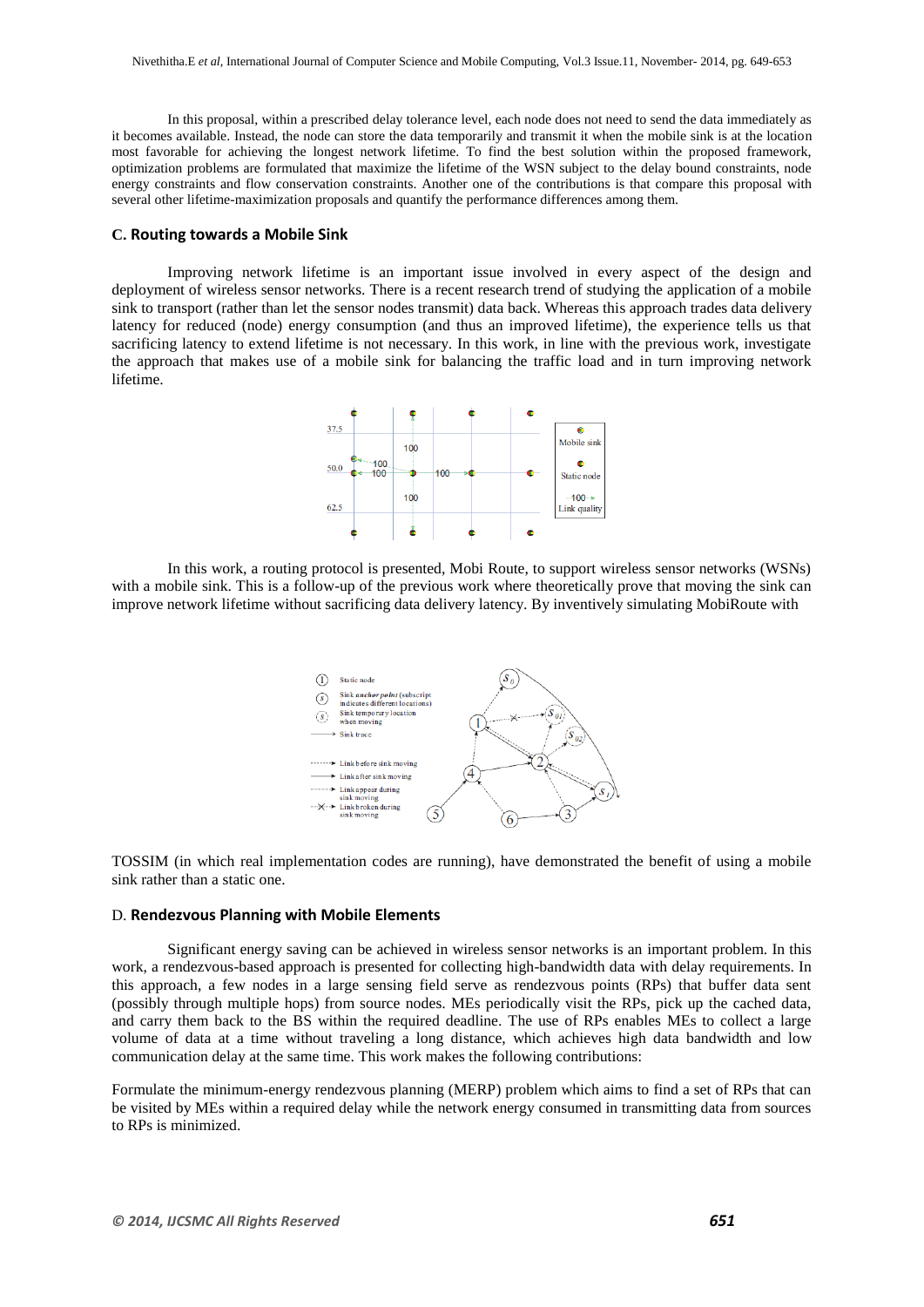Develop two rendezvous planning algorithms: RP-CP and RP-UG. RP-CP finds the optimal RPs when MEs move along the data routing tree. RP-UG is a utility-based greedy heuristic that can find RPs with good ratios of network energy saving to ME travel distance.

| Performance | Multi-hop          | Mobile                   |
|-------------|--------------------|--------------------------|
| Metrics     | <b>WSNs</b>        | Elements                 |
| Delay       | Low                | High                     |
|             | (seconds)          | (minutes to hours)       |
| Energy      | High               | High                     |
| Consumption | (nonreplenishable) | (replenishable)          |
| Average     | Medium             | Medium to high           |
| Bandwidth   | (a few Kbps)       | (a few Kbps $\sim$ Mbps) |

Design the Rendezvous-based Data Collection (RDC) protocol that facilitates reliable data transfers at RPs by efficiently coordinating MEs' movement and data transmission/caching in the network.



#### E. **Rendezvous Design Algorithms for Mobile Base Station**

Energy is a paramount concern to wireless sensor networks (WSNs) that must operate for an extended period of time on limited power supplies such as batteries. In this work, a rendezvous-based data collection approach is presented that explores the controlled mobility of BS and the capability of in-network data caching. Specifically, a subset of static nodes in the network will serve as the *rendezvous points (RPs)* and aggregate data originated from sources. The BS periodically visits each RP and picks up the cached data. This approach has several key advantages. First, a broad range of desirable tradeoffs between energy consumption and communication delay can be achieved by jointly optimizing the choices of RPs, motion path of BS and data transmission routes. Second, the use of RPs enables the BS to collect a large volume of data at a time without traveling a long distance, which mitigates the negative impact of slow speed of BS on overall network throughput. Third, mobile nodes communicate with the rest of the network through RPs at scheduled times, which minimizes the disruption to the network topology caused by mobility.



This work makes the following contributions. 1) Formulate the rendezvous design problem for WSNs with a mobile BS, which aims to find a set of RPs that can be visited by the BS within a required delay while the network cost incurred in transmitting data from sources to RPs is minimized. 2) Develop two efficient rendezvous design algorithms with constant approximation ratios. The first algorithm places RPs on an approximate Steiner Minimum Tree (SMT) of source nodes, which allows the data to be efficiently aggregated at RPs while shortening the data collection tour of BS. The second algorithm is designed for mobile BSs that must move along fixed tracks. Based on the analysis on the optimal structure of connection between sources and a fixed track and find efficient RPs within bounded BS tour on the track.